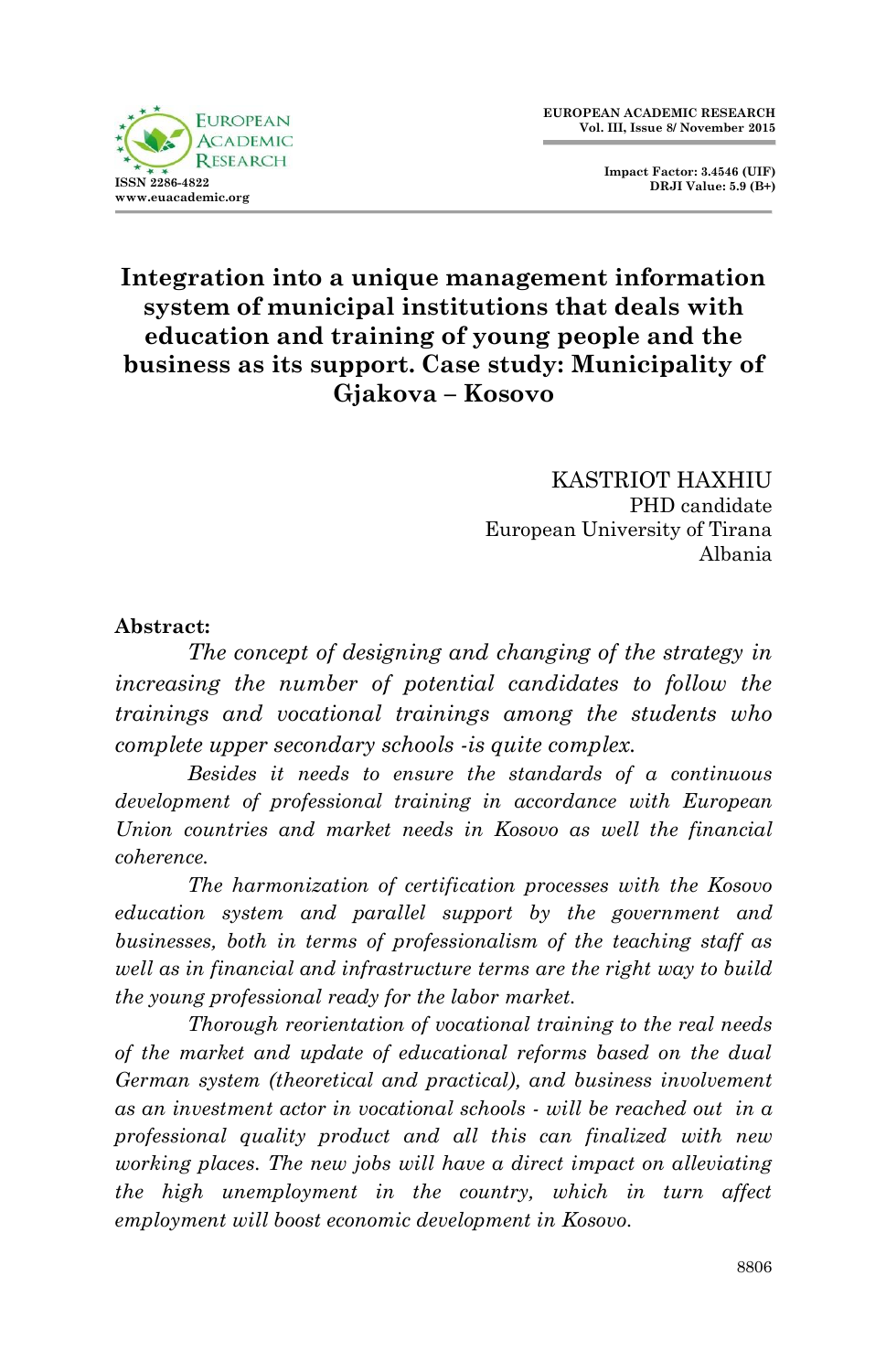*Vocational education and training should be subject to some government priorities due to the large number of young people without experience in professional fields. Therefore rectangle - schools, vocational training centers to one side and the business and institutions, leading to all levels on the other side - should be fusion into a common point to build a proper perspective to Kosovo youths who their existence today sees only in illegal migration.* 

*Building a management information system can be harmonized the link between these educational institutions forms respectively ruling and enterprises.*

**Key words:** education, vocational training, schools, government, business, information system.

### **THE PURPOSE OF THE PAPER**

The overall goal of this study is the reasoning why we should work and build a municipal management information system of all activities under held of Gjakova municipality in the sector of education and vocational trainings to the youths who have completed upper secondary education.

The main goal tracking is the importance of identifying all candidates that are being certified, in the municipality as well as involvement of the business as a key factor in this process.

#### **SURVEY METHODOLOGY**

The work was conducted including the analysis of relevant statistical data and literatures as well.

Field meetings with managers and institutions, that deals with education and professional educational trainings.

The survey consists of direct interviews with managers of these institutions and some local businessmen mainly owner artisan workshops.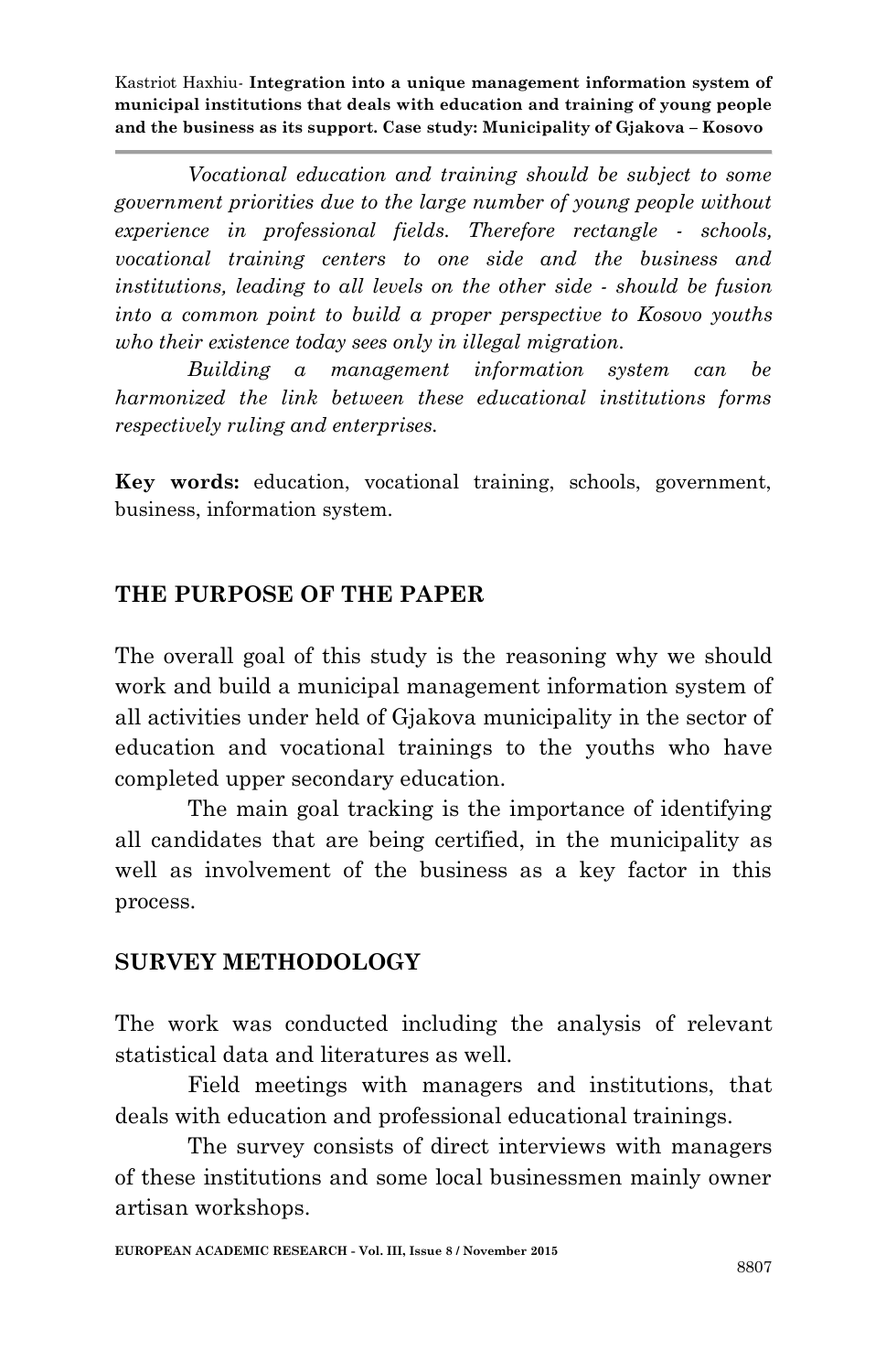#### **Sample selection**

The development of sample was based on a two-stage process. Initially were analyzed the statistics and talks were held with the leaders of the next municipal institutions, ongoing interviews with representatives of business and then with some students who are doing the professional school practice in these vocational training workshops.

### **HYPOTHESES**

### **The main hypothesis**

 $\checkmark$  Creating a bridge between education and training professional institutions and businesses, with the municipality as a bearer of the project, this would be a generator of capacity development and quality of vocational trainings of the municipality - in accordance to the market.

### **Auxiliary hypotheses**

- $\checkmark$  Construction of electronic information infrastructure would provide incentive for new financial resources that will assist the improvement of education and vocational trainings.
- $\checkmark$  Professional certifications based on European standards and requirements of the local market will be the promoter of local economic development and at the same time opening new working places.
- $\checkmark$  Business participation as a factor builder in the certification and enabling processes of young workers will ensure to the businesses the professional employee to its staff in the near future.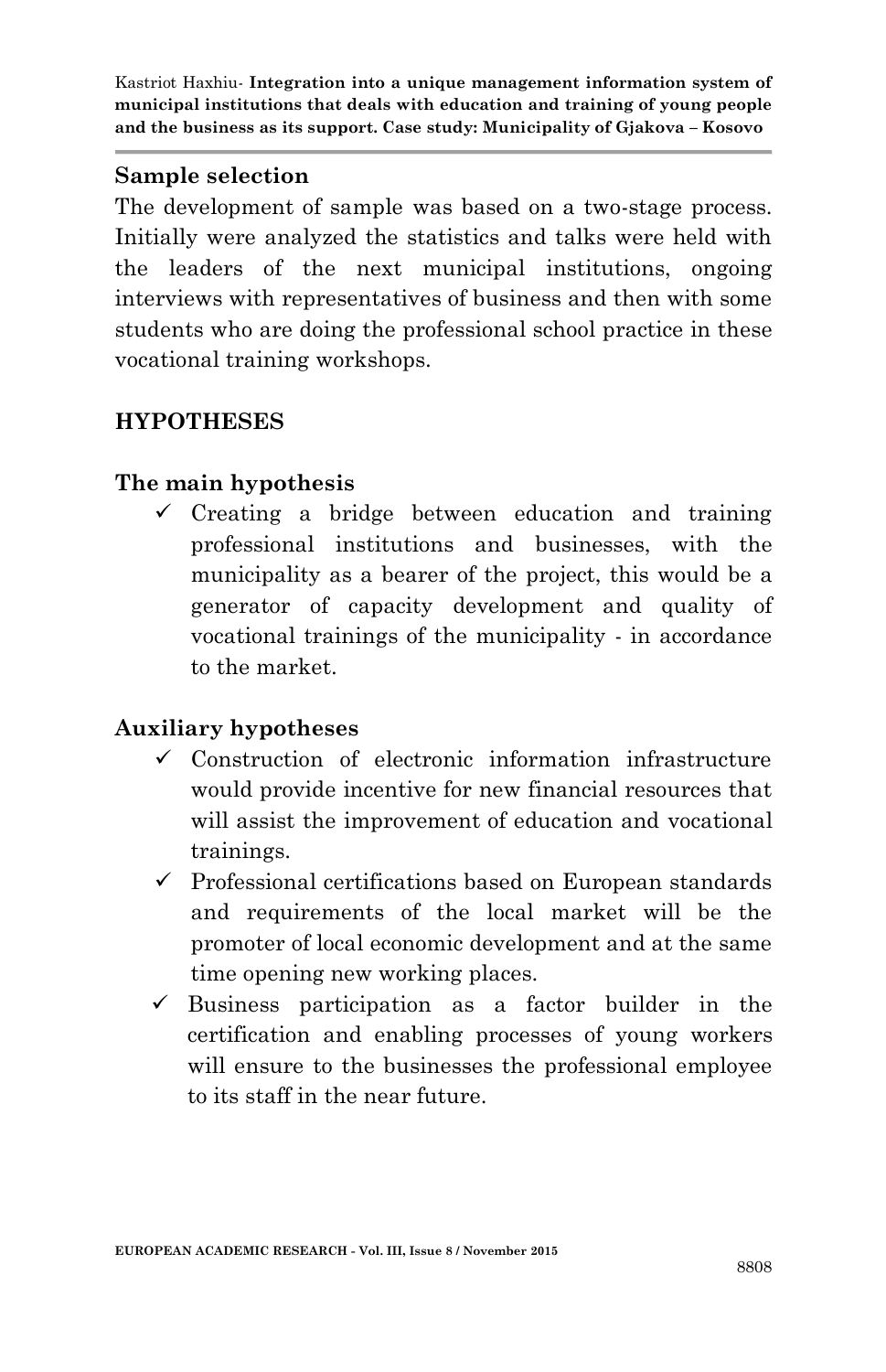#### **INTRODUCTION - THE MUNICIPALITY OF GJAKOVA**

Gjakova is a town in western Kosovo. The municipality of Gjakova is a center and the region of the same name. The surface of the city is  $24.81 \text{ km}^2$  and  $586.91 \text{ km}^2$  of the municipality with a population of 94,556 inhabitants according to the 2011-th census, the population of 96,162 inhabitants among the estimated on 31.12.2013, with 88 settlements with 3,600 residents density/km in the city and as a municipality the density is 160.5 inhabitants/km (https://en.wikipedia.org/wiki/Gjakova).

Youth aged from 20 - 24 years old are 8,946 inhabitants, and from 15-19 years old are 10,453 residents, in total is just over 20 % of its population in general. The social assistance requested in 2014 was 2.603 with 11,007 households (i.e. 11.7 % of the municipal population) it means by 27,389 municipality families as a whole. If we look at the labor market on 2014 there were 14,956 people who were seeking jobs in the vast majority of these job seekers were half qualified or without qualifications at all, but there are those who have tertiary education level. But this year opened 451 new companies (most retail trade - small family business 113), while 135 of them were closed. Most employees are public sector where the average monthly net incomes at Kosovo level are  $\epsilon$  429 (Statistical Yearbook of the Republic of Kosovo - 2015).

Gjakova municipality has ten high schools (four separate branches in the villages); one of these is profiled high school. Vocational schools are as below:

- $\checkmark$  Tech in its composition has profiles as electro, machinery, architecture, textile and visual art.
- $\checkmark$  Medicine dentistry, pediatrics, nurses.
- $\checkmark$  Management, banking and finance, customs, tourism, accounting.
- $\checkmark$  Music mostly musical instruments.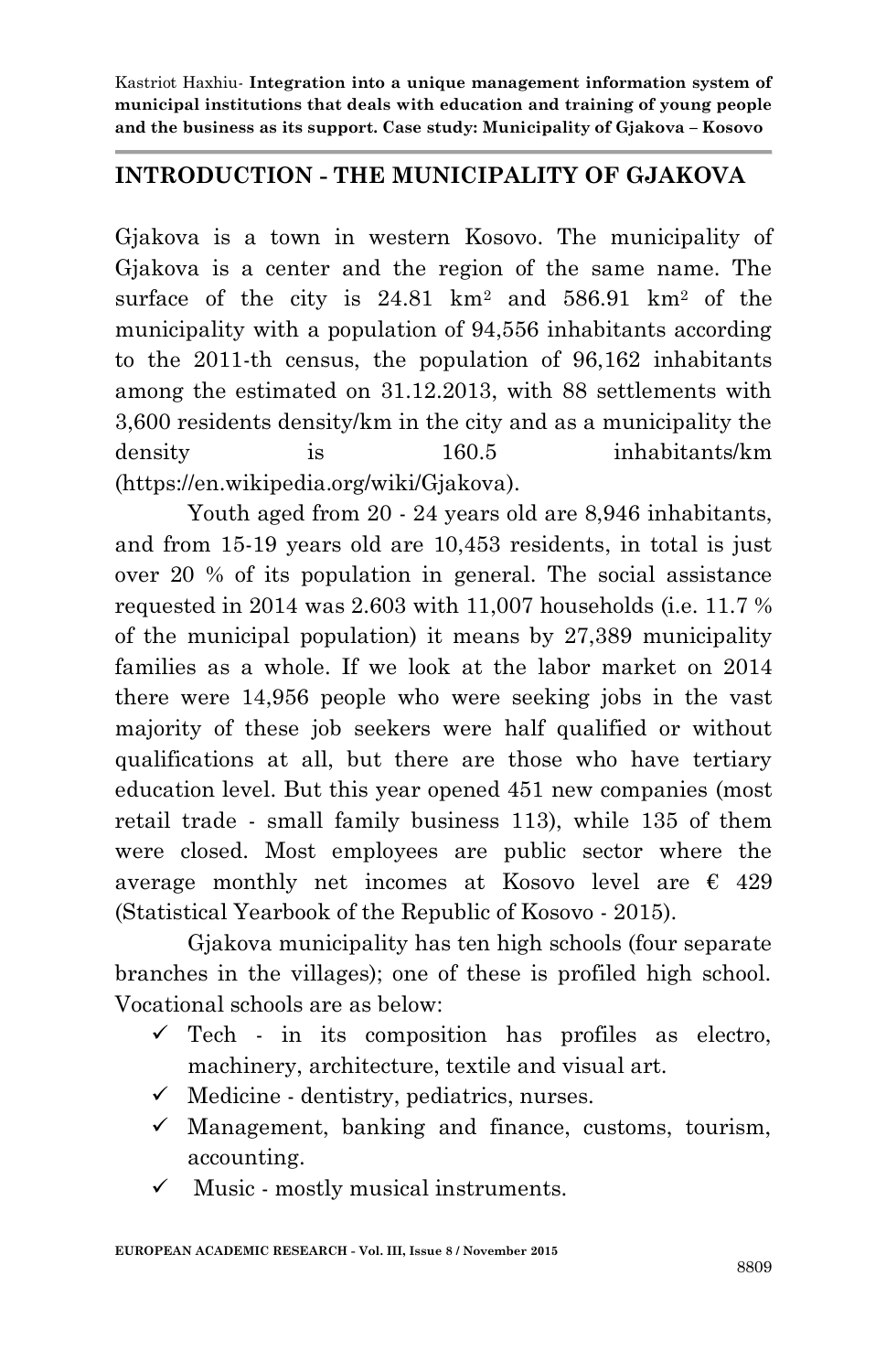$\checkmark$  Mixed - economy, electrical, agriculture, general gymnasium.

In all these schools, 5241 students attend classes, 2358 in relation to women (45 %), 2883 in opposite of men in total of173 classes. Of this number of 3128 students (1316 F, 1812 M or 57.9 %) attends the vocational schools. Students of the Roma, Ashkali and Egyptian communities are 122 students from these 52 women respectively in percentage 45 % (Gjakova Municipal Education Directorate – GJMED).

Gjakova has several vocational training centers where they are held to different age groups in which are equipped with different crafts.

Vocational Training Centre (VTC) has entered into Ministry of Labor and Social Welfare (MLSW) on 2001 and has a mobile unit in the municipality of Decani, with different training programs such as:

- $\checkmark$  Administrative Assistant
- $\checkmark$  Accounting
- $\checkmark$  Electrical installations in civilian dwellings
- $\checkmark$  Assistant in business administration
- $\checkmark$  Welding
- $\checkmark$  Entrepreneurship

In this center conducts the vocational trainings according to the candidate qualifications, starting from the 0-2 that is level for unqualified persons to those qualified ones  $5a + by$ International standards of Educational Qualification ISCED. Also trainings are carried out according to age (at the national level 15-24 years old compared with 2011 data - now is decreased to 17 %) - (www.mpms.rks-gov.net), based on ethnicity and gender.

Referring to the capacity of vocational trainings in absolute figures to the average of registered unemployed in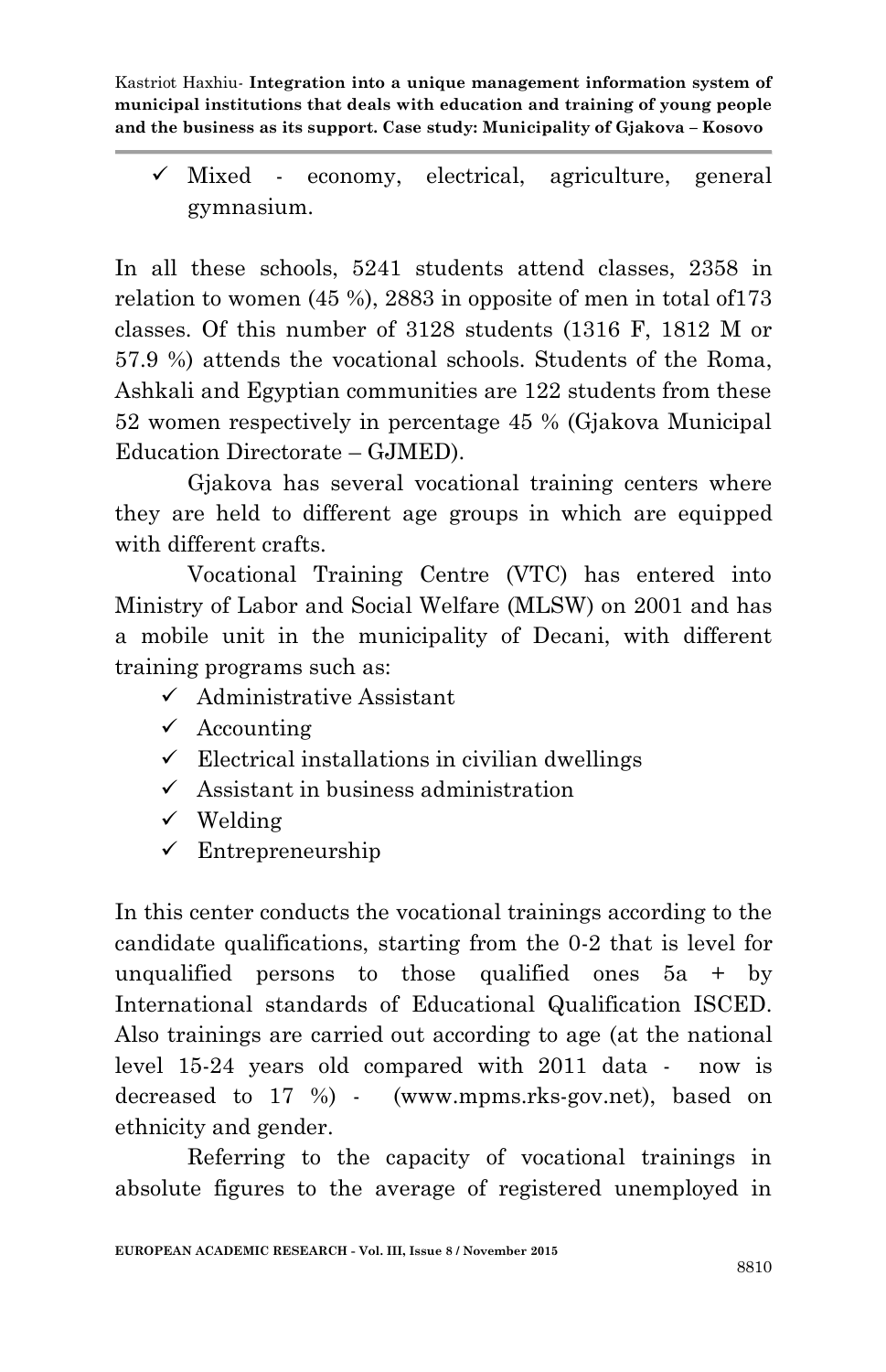different regions of Kosovo, a higher degree of activation is achieved in Gjakova with about 28.3 % (Labor and Employment, report performance, Ministry of Labor and Social Welfare, April 2013, Pristina).

The center has a qualified staff and workshop where the vocational trainings are being realized. But the lack of a modern infrastructure in relation to time is more than evident, despite that the new building is under construction.

The working space BONEVET is a non-profit center of the community where people gather to share their resources and knowledge, works on projects, computer networks and builds a different models and programs as well. It is an informal combination of a laboratory, a shop and a conference room that encourages "hands-on" exploration, providing resources that is typically available to individuals working alone (http://www.bonevet.org/ about –us).

The center has a fully equipped facility and maintained in a professional manner with a surface of 700 m<sup>2</sup> leased by municipality for 10 years, which organizes training / training with nominal fee (about 30-45 Euro for 6 weeks training with 6 hours per week) by professional instructors in subjects of electronics, automatics, robotics, 3D printing, computer - aided design, programming, Arduino, Little Bits etc. Here develops a creative education, where is innovation, curiosity, exchange of ideas and motivation for work.

Innovative Centre (Jakova Innovation Center - JIC) opened by the Ministry of Trade and Industry (MTI) of Kosovo, which is an entrepreneurship support and commercial development of the businesses (http://www.mtiks.org/sq/Aktivitetet- e- MTI). This modern center is focused on delivering innovative services as incubator for businesses, training, mentoring and advice - giving. There is a building area of approximately 300 m<sup>2</sup>, supported by the Municipality. Here develops quality trainings in modern and professional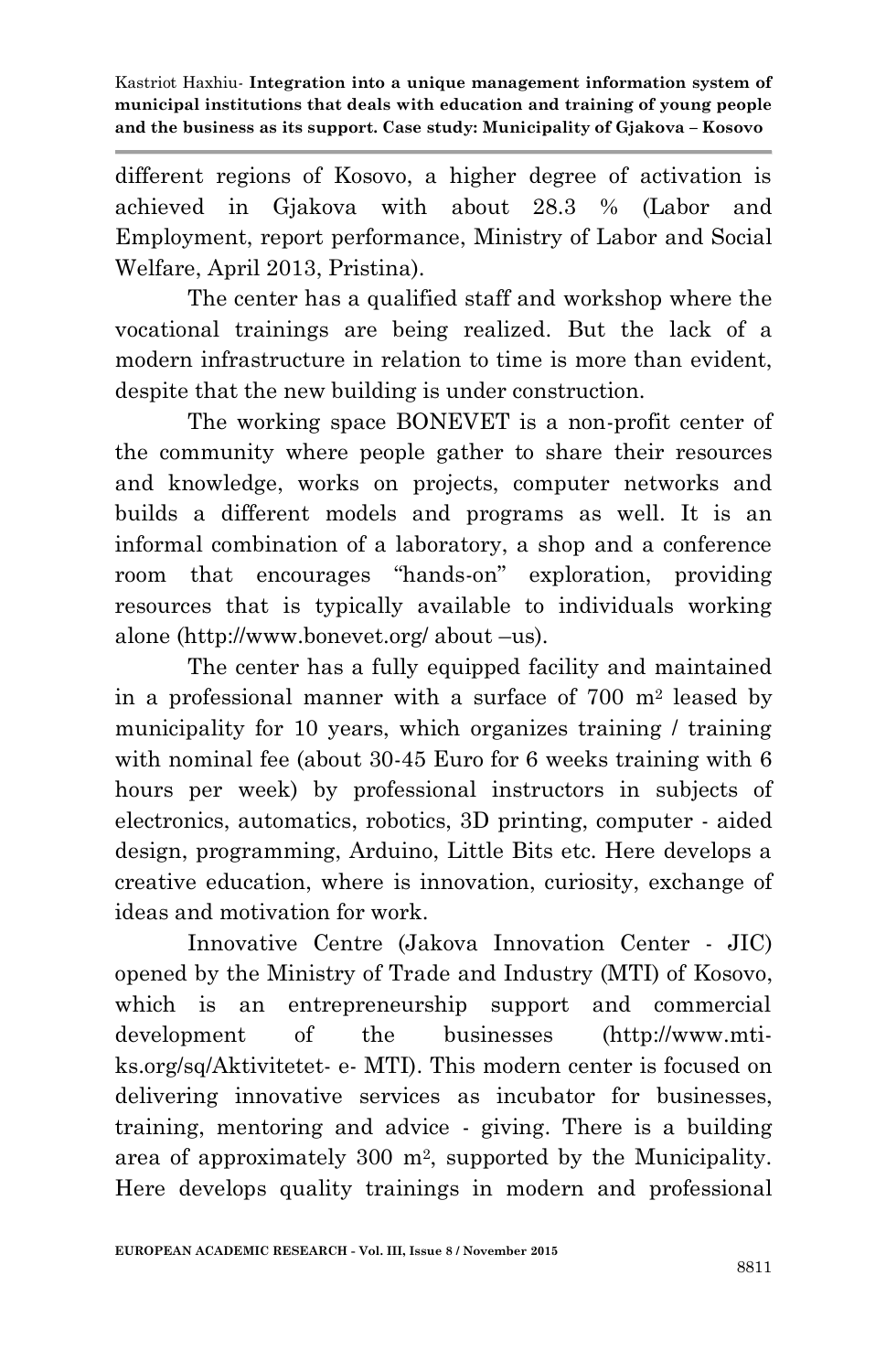environments. Unlike other centers, JIC wants to be positioned in such a way of market that exploits ideas, people and resources in order to influence the economy of the country and discover the true potential of young entrepreneurs in Gjakova and Kosovo. This center is equipped with the necessary development of human and intellectual capital. In this center they have lectured a group of personalities of different professions with high scientific degrees, who are part of the scientific achievements in international proportions. At the center (Gjakova) was held the Crowd Sourcing Summit in which was held the lectures by European information technology experts. All participants of the community in this training center are supported with information processing material and logistical support.

Gjakova municipality develops its activities at several training centers - licensed for foreign languages that offer the certification according to European standards of certifications. It is also a licensed company for training teachers ATI -KOS, which offers vocational training programs for the office of the municipal level schools ECDL by the Windows operating system.

Youth Center in Gjakova, the center of Roma Egyptian Ashkali REA - are places where develops other training activities in the fields of business, management, music, learning foreign languages with frequency especially the members of the minorities living in this municipality are the second places for this subjects and they would have a more powerful support whether local or international, if the results of their work presented in updated reports by municipal structures.

All these professional trainings offered in Gjakova municipality does not have a database shared by a software which can be managed by the Municipal Assembly, in which these data could be used for various statistics, overview or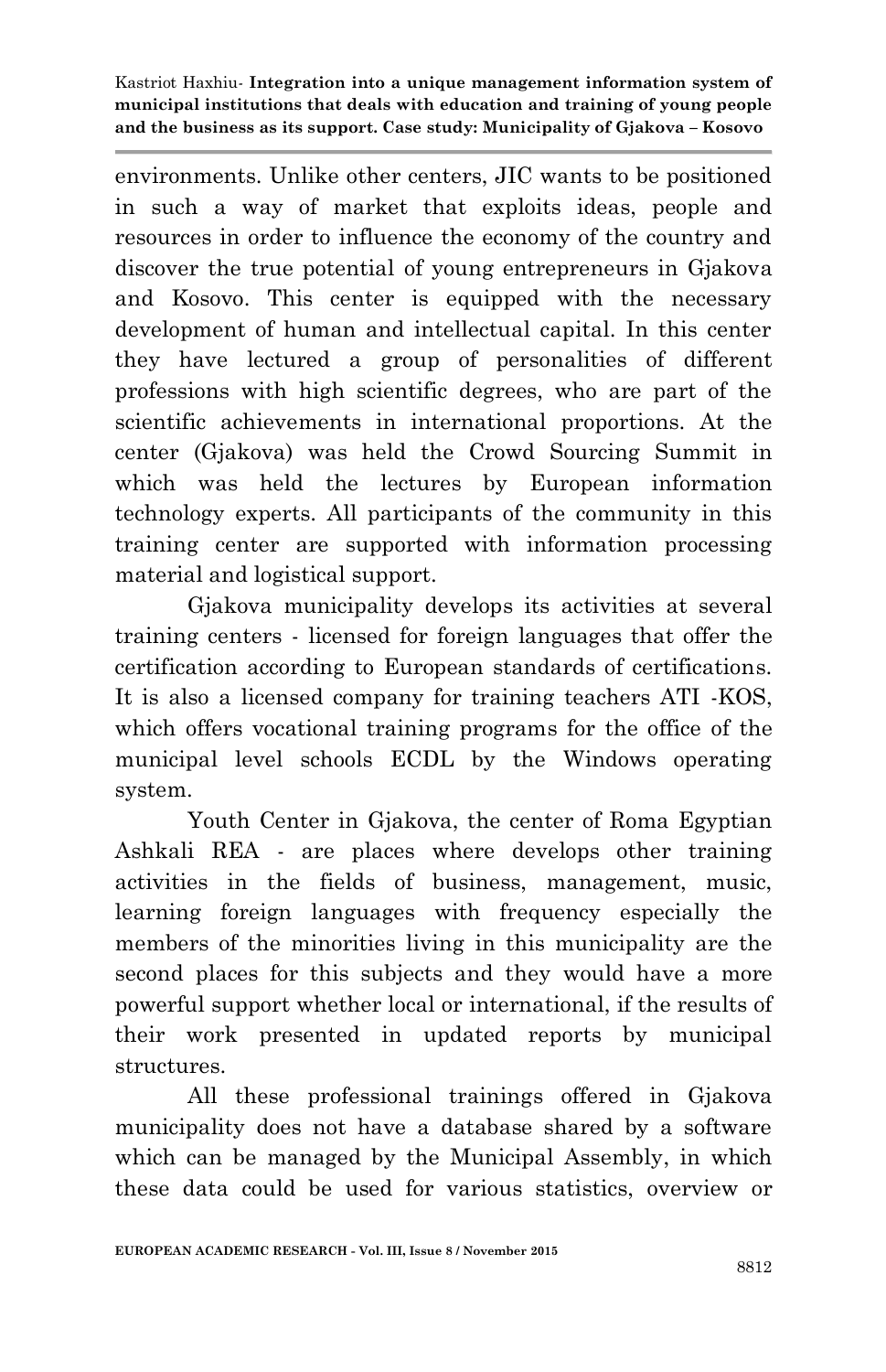control the trainings performed, why not for certification level of candidates, as well. The Information Centre at the Municipality, as the main mechanism of communication and liaison with citizens of Gjakova - exists and it is functional, thus linking it with this information system will make it more functional and meaningful.

Therefore, these data will be a priority for the Municipal Assembly and its relevant departments offering the qualified staff to various international donors and local businesses, too.

## **INTERACTION BETWEEN SCHOOLS AND VTC-S**

The idea of building this management information system is to assist in the process of interaction between high schools, training centers at the municipal level, the municipal Assembly of Gjakova as the main bearer of project.

Transfer of data from the high school for all students who perform upper secondary education in the municipality for information system of centers that deals with education and vocational trainings would provide the first step for massiveness and in the same time will impact the raise of interest - among young people for appropriating a career profession. This will be followed by an authentic marketing by VTC - s in secondary schools through local news media, various emissions that it has to do with information propaganda including the regular visits which would be made to the graduates - during the past year of the school desks (classrooms), by providing the professional training on the types of flyers with the accompanying documentation.

Based on interviews conducted with youths comes to the surface that they do not have knowledge of all vocational training centers in the region, namely the municipality where they live, less than training which developed there or their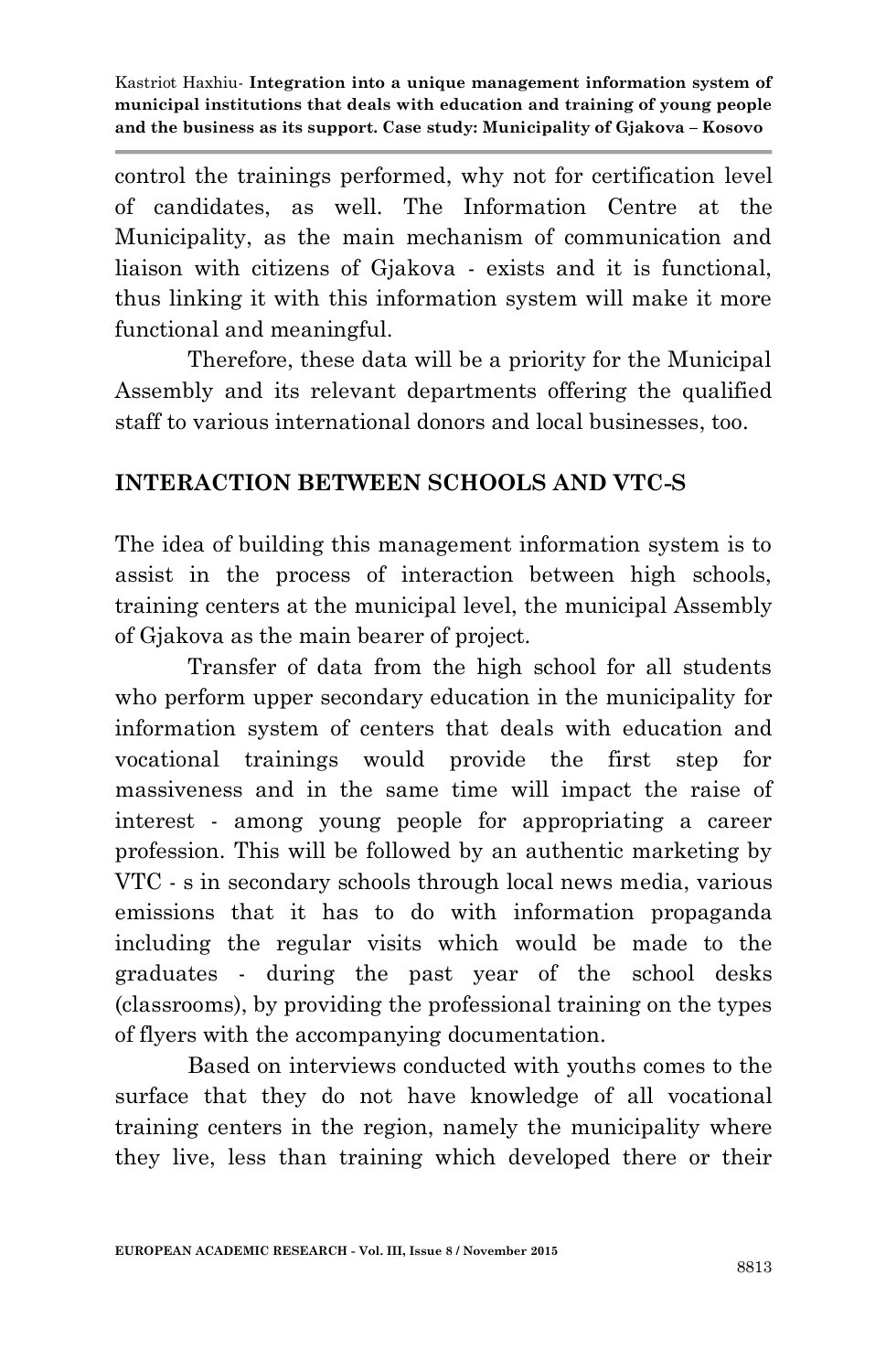duration, they do not know about the organizational manner, either.

They have no knowledge of certification and title win over these vocational trainings. Therefore an institutional marketing associated with their data (of course at first from them should be provided the right to appeal in order to transmit the personal data to any individual / student) this is the way that could fulfill this vacuum of information.

Enrichment of VTC information system with data graduates, will not only serve as decor information, but would oblige the managers of these institutions to promote further and improve the training mode basing on the European ones and continuing their journey to acquire new funds.

At the same time would be allowed the business cooperation in which would be required the support whether from infrastructure sector or from the relevant professional fields in aim to advance further professional training programs. The experts of the relevant fields would continue cooperation with schools by bringing the graduated students to the vocational training centers, with the sole purpose that young people - to specialize a profession namely trade and compete in the labor market so as worthy and as professionally capable.

# **BUSINESS INVOLVEMENT IN THE MANAGEMENT INFORMATION SYSTEM AND ITS IMPORTANCE – ROLE**

Even business in its own plans, continuously thinks about staff, skilled workers and professionals, how to establish them and improve the performance of the staff. The business thinks about how to find, specializes and keeps talented employees because it is viewed as the only way to ensure the success of present and their future.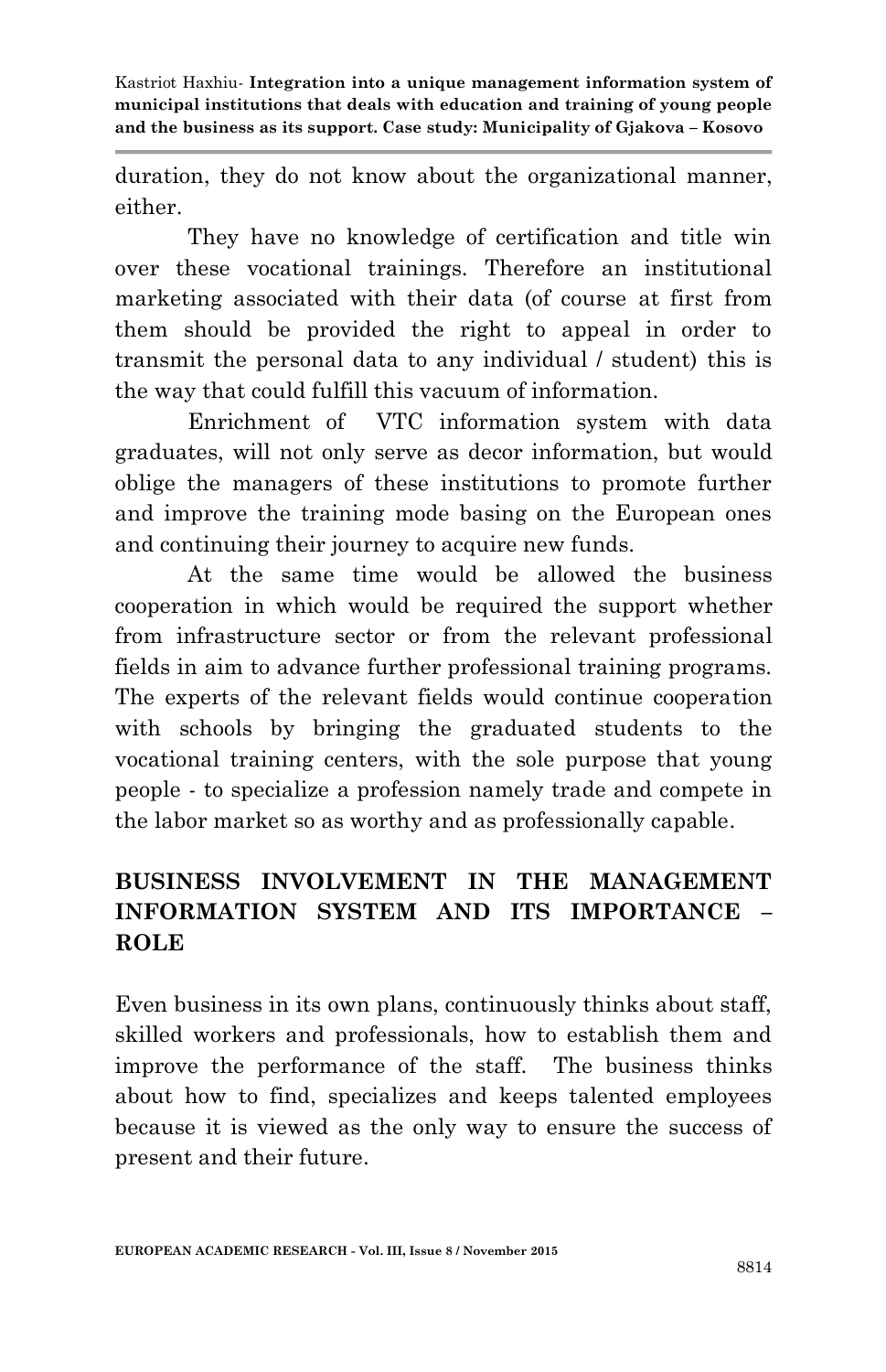Therefore its involvement as a factor in this information functional system it would also be a good opportunity for them toward an economic stability.

On the other hand, young people with professional training respectively with the acquisition of a craft opens them a gateway to the labor market, which can be emblem towards achieving personal goals but also economic development path of the country. Schools, respectively vocational centers do not belong to the past they are simply modernized actually perform actively and even tend to increase in almost all European Union countries, why this may not happen to us so, where the country level of unemployment reaches 30 %, with increasing daily tendency.

Access to ongoing education or possession of a postsecondary profession - nowadays is the only alternative to build a real educational and professional life, more employment opportunities, either.

Student participants respectively the candidate in training programs will be permitted to reach more than one training at the same time and it can be done through the different centers, as well as a worker in private where the identification of the all trainings would be done at the same time they will be able to be certificated in all programs.

All this information will be transferred in principle to the system. The role of business's importance in this area should be the focus of the construction of this infrastructure, since they possess the financial means to hire young people, live with the labor market and managerial experience.

All these would lead the initial student to pave his way towards finding individual perspective. This will be approaching businesses in aim to develop a productive and repairing activities (such as car mechanics, auto electricians, shopkeepers, electrical installers, carpenters, blacksmiths, etc.) offering more to professional schools, being part of their boards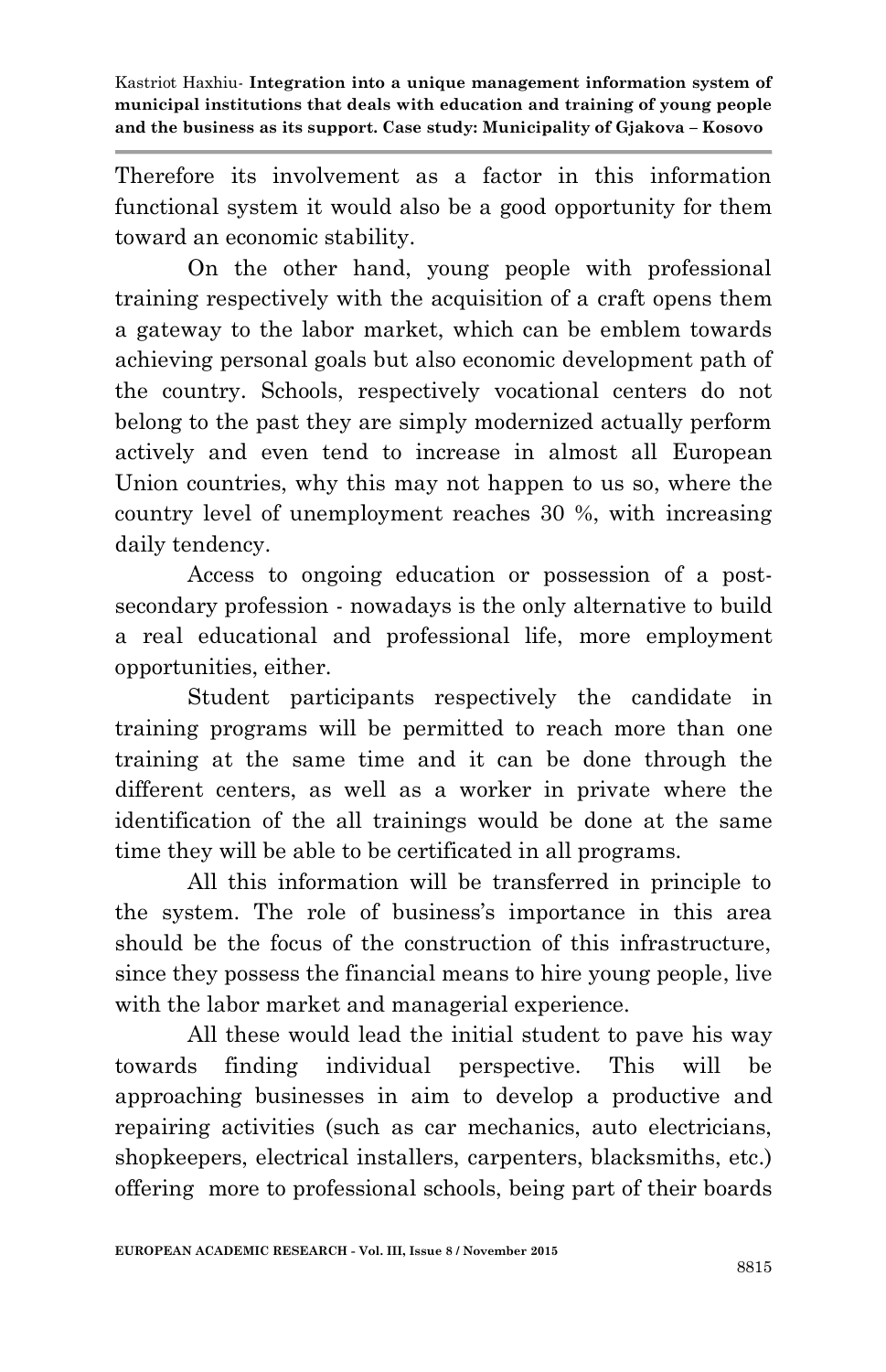in the end means - more practice in schools. As a result the youth interest for vocational schools will increase, as for now the trend has decreased significantly. By interviews with managers of various businesses in the municipality they expressed not being willing to join this caravan of knowledge today, because they do not feel part of the decision-making or advisory through relevant institutions. They do not have enough benefits if they teach students about their profession into their work shops -therefore they are reluctant to cooperate. They should offer tax benefits by law or guarantee of the payments on the number of candidates they train for the labor market - in compliance with standards that are required by the labor law.

Therefore, the business must be a key factor in compiling the framework and training programs as their experience which is more than necessary also donate originality to the project. Businesses should be given the opportunity to have the first and the last word in requirements for branches, profiles, quality and the package of capabilities that must have the student after each level. Shortly the businesses will have to take the wheel of education and trainings, because it is in their own favor. Consequently the business should be aware of the initial cost he should pay in exchange for a high-quality product that will be produced by his hand, as this product more than all benefits to him. Business involvement in the education process and gaining the professions will remove excuses they do not participate enough in the functioning of local institutions. So business can turn into greater investor education and vocational trainings, because the professional trainings are very expensive and the only one that can withstand also at the same time to gain the profit of it - is the business in its own.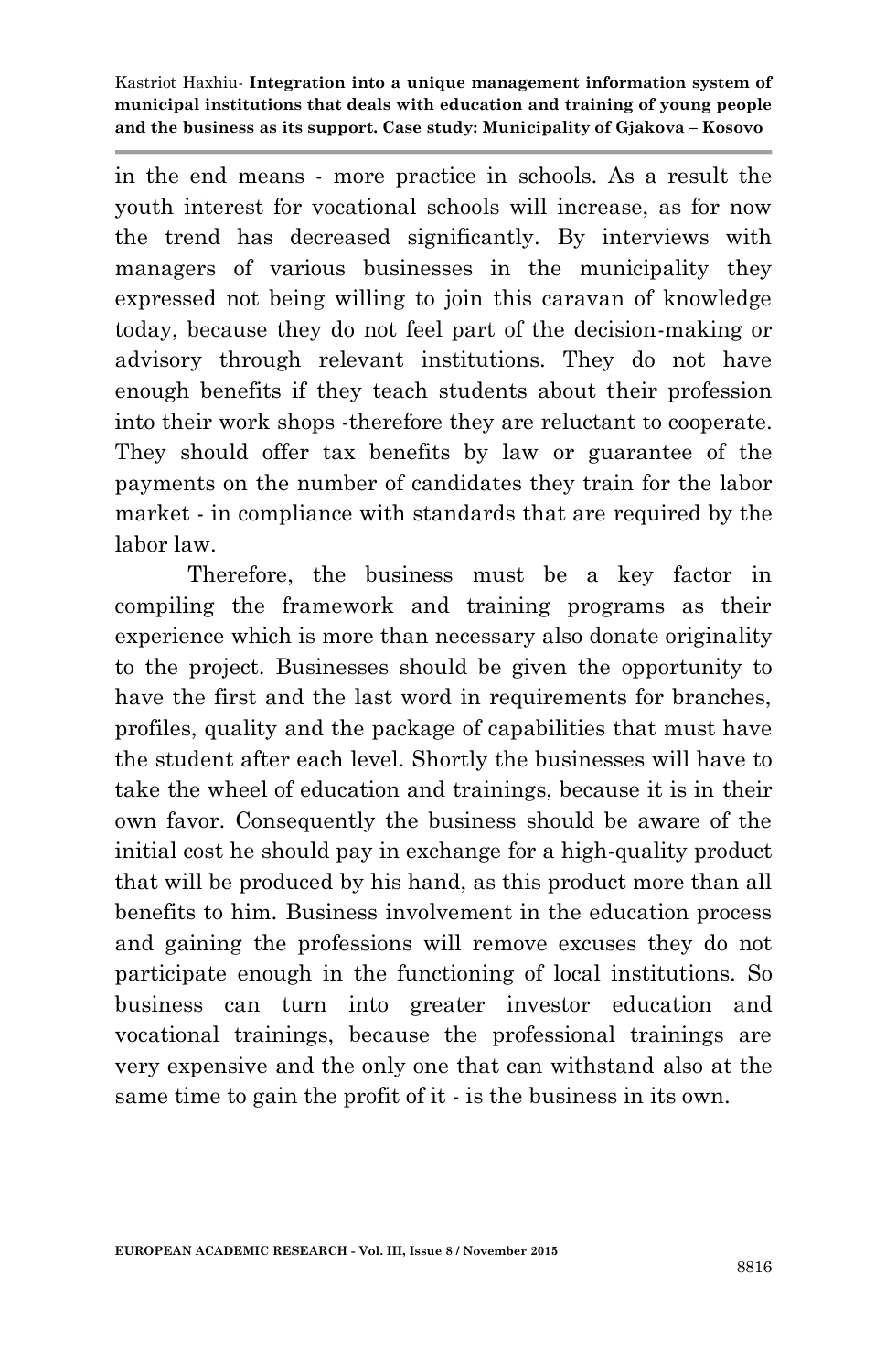Business information system would benefit the businesses at any time they would have knowledge of the types, ways and the number of certified candidates and the qualification achieved. This will enable to the businesses and investors in which they would have easier access to information and reports about the business climate in the municipality, as easier finding appropriate professional workers for their activities, but at the same time they would be active participants in this vital process for young people today.

### **MUNICIPALITY AS A PROJECT BEARER**

*Thus the question is why the Municipal Assembly should be the bearer of this project?*

The main reason is that the municipality poses all municipal departments who have access to jobs, activities and statistics of life that takes place in that region, therefore a little more information would be a more resource.

Any kind of donation or investment of any sort of business it is, coming from abroad or from the other municipalities, first comes to senior municipal level respectively in the relevant municipal departments. So the access to this information for qualified persons and ways of contact with them would be much easier. There develops the local economic development strategies, the municipal budget divided by sectors and priorities that municipality have, takes the municipal investment decisions, in a word it is a promoter of the future - for people who works and operate in that region.

Also these data can be used for compiling the statistics and reports that are needed for municipal statements. Obviously the person responsible would be only for their maintenance and he will be the only one who would have access to these records, which should be completely confidential to others. As we wants to have a statistic statement about how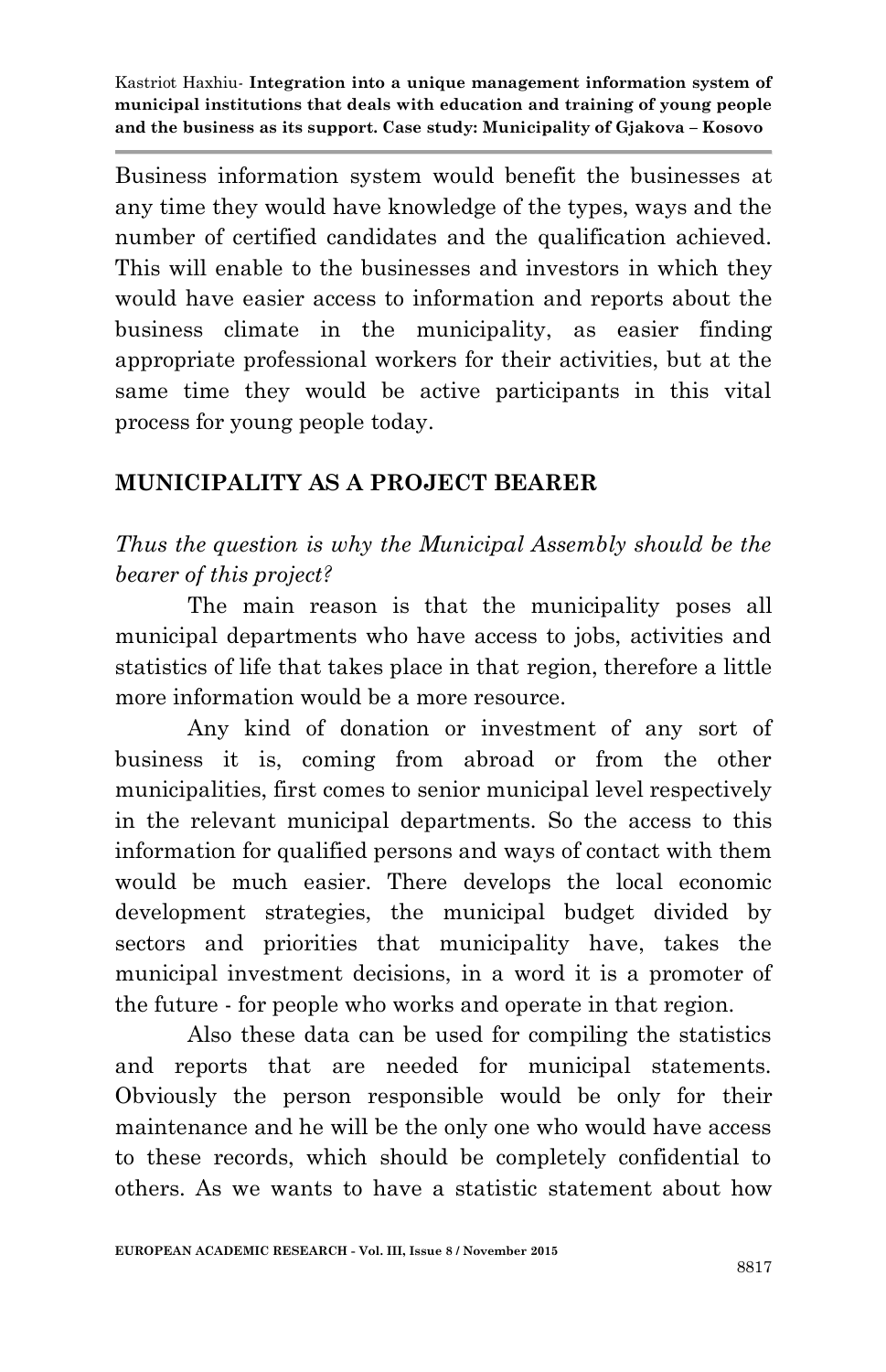many citizens and whose qualifications type and level are qualified this can be made public through the web site or municipal official site, also through the social networks. It is thought for businesses to be given authorization access only for reading data, but only those businesses that are registered in the municipality, a word - to those who hold the regular activity and have been a regular subscriber of municipal and state taxes. This provides even more motivation to reduce the informal economy.

The next reason is the financial aspect as built web management information system will be located into the Municipality servers and relates to its website - in order not to invest in Hosting and Domain. Maintenance and single approach belongs to her, for any irregularities respectively responsibility belongs to her namely to the administrator assigned by the Municipal Assembly.

## **FUNCTIONS OF THE MANAGEMENT INFORMATION SYSTEM**

Management information system should have some functions as follows:

*The first function* - will be lists of students from all high schools in the municipality of Gjakova.

Each school will have a *log in* and *its own password* which will be managed by an administrator which will be assigned by school - (preferred school secretary).

Previously reaches an agreement (Contract) with the students who would be asked the right of using their personal data – of course explaining them the purpose.

The pupils table (the form) will contain all the necessary personal data for each student.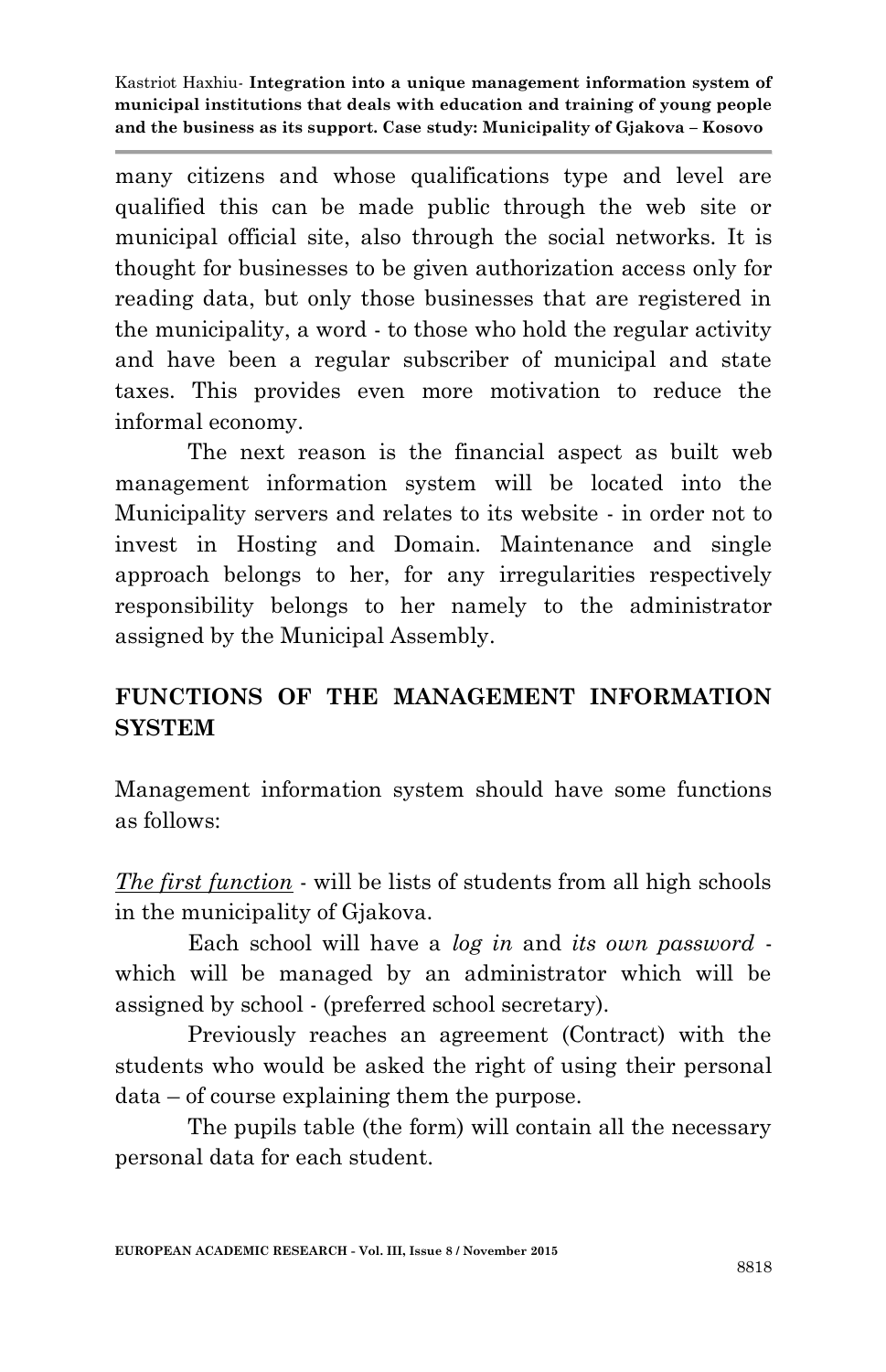All these data then can be viewed by the Training centers and licensed Vocational Education centers such as Regional Center for Training Gjakova, Bonevet, Jakova Innovation Center, centers for the teaching of foreign languages and other businesses that holds various professional licensed and certified trainings.

These centers will be registered in advance by the application administrators and they will be given an authorized access at sector and the right in advance to the applications.

*The second function* – The training table will contain all sorts of courses organized in these training centers and training start dates, end dates, licenses acquired during training etc.

Table of records - Here enrolls students and the trainings that they have kept in those training centers, keeping the evidences of performances during the processes of certification.

*The third function* - searches. The businesses that seek the skilled workers will be left the opportunity to see how and what areas the candidates are qualified for, while for investment businesses will also have access to the other documents. For other information they need to register via an online registration form with the name of the company and business registration number.

Businesses or candidates will have an obligation to notify the Centre for Social Work or municipality of Gjakova because their identification is necessary for statistics and analysis.

All software will be maintained by the assigned administrator by municipalities who will maintain the whole system of electronic mails, file management and data base, too.

Administrators of schools and vocational training centers will have the right to put the notes students /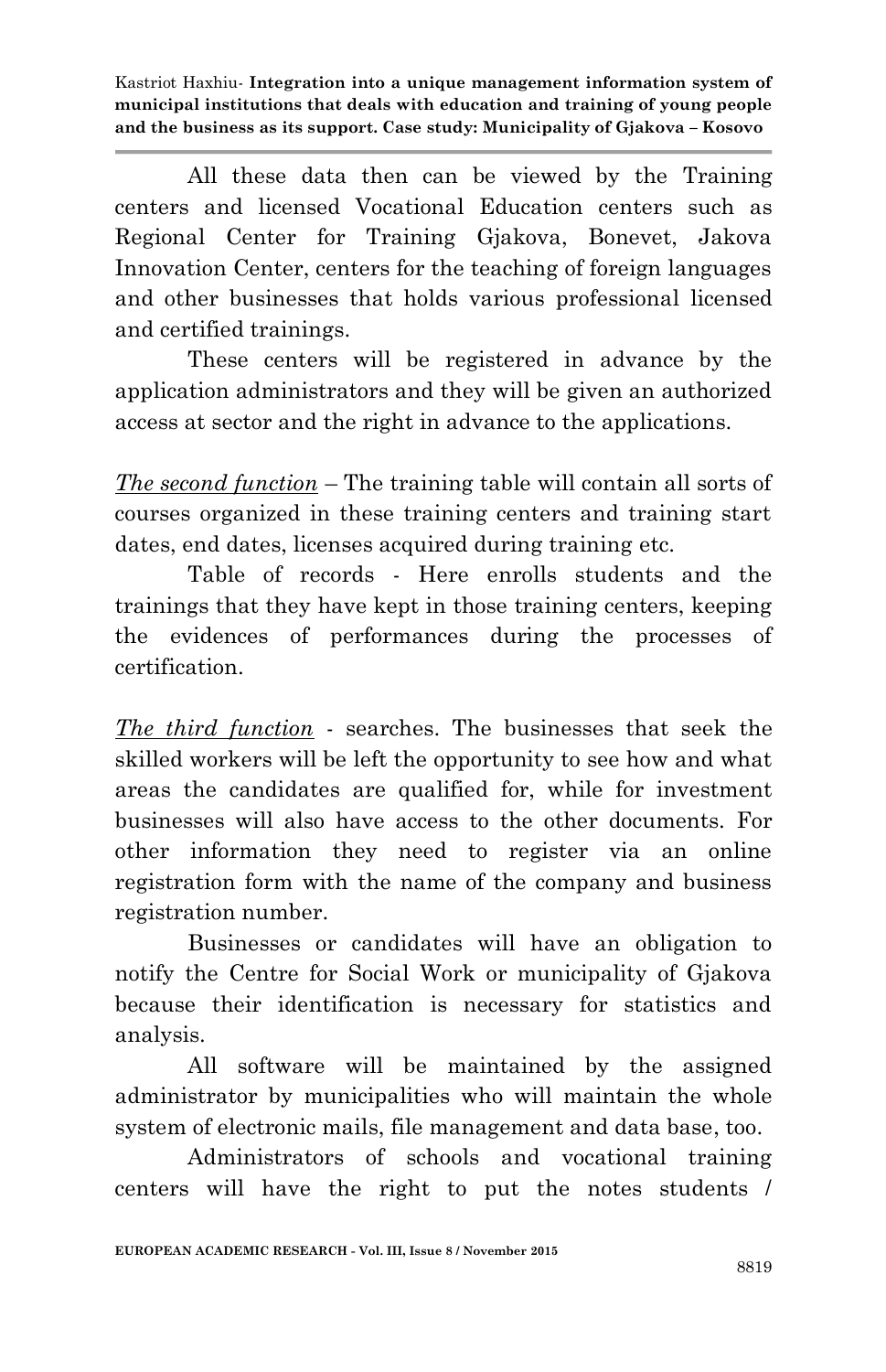candidates to improve them only if they were given the right by the central administrator.

Simply the beneficiaries are able to read notes only.

In the end a guide use will be compiled which needed for each level of users.

# **CONCLUSIONS**

Relying on disinterest of youth to continue their education in vocational schools that is declining, as well as the number of those who found work from this education is in decreasing level, then as infusion can build an informative type with awareness character.

The vitalization of municipal management information system for vocational education trainings and awareness program in order to learn a profession for young people full time and in accordance by market economy requirements will have a positive impact on growth of youth interests - to continue their education in secondary and high professional schools.

The development of the contemporary system including all acts would be an important step towards further digitization of digital commune - as Gjakova municipality was announced so.

The interaction between vocational schools to higher professional training centers in a common point with the same goal, the young man in its center, and the inclusion of business as an investor would push the municipality as the bearer of the project, makes its priority to be this educational - teaching sector.

Any investment point from any aspect or by coming just only to support and promote the professional the young men ready for the labor market based on free-market requirements means securing the future, the social establishment and social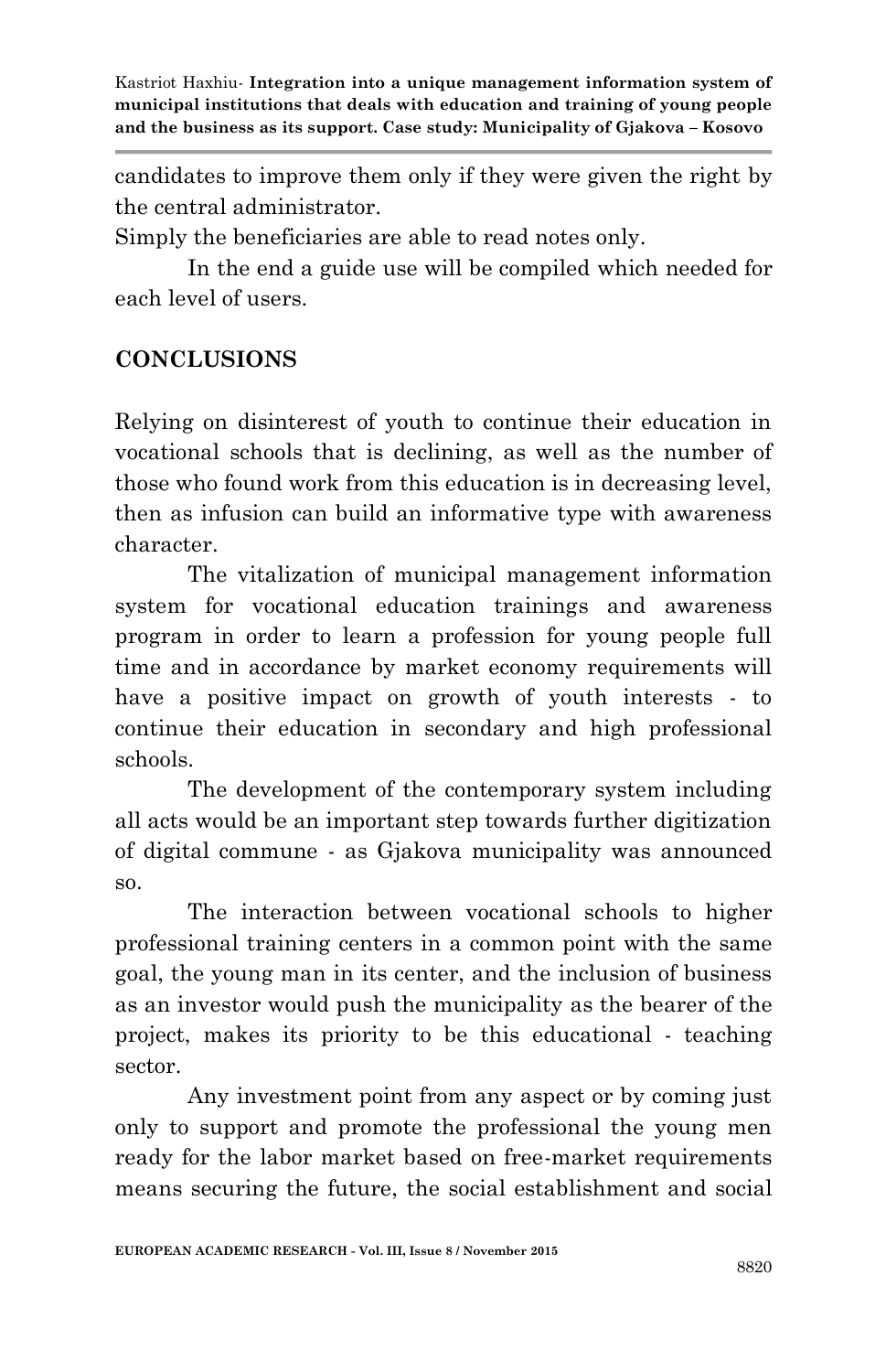welfare, ongoing standardization - continued standardization of certification criteria in accordance with European standards and raising of the serial educational level and at the same time the economic development based on institutional partnerships legally guaranteed it would make more substantial the youth perspective, motivating and hopeful for a happier life, a higher employment opportunities - respectively a European perspective to this country.

The municipality, as a miniature state, should build policy development - training for young and be legally responsible between all educational institutions on the one hand and the business on the other.

Gjakova, as a free economic zone, has the capacity of infrastructure, school structure but also an intellectual edge because it poses a framework that enables the young people to build an informative mechanism and at the same time be a promoter and stimulus generator for other municipalities in the country.

The municipality, as the bearer of the local economy should continue the efforts that more international investors to present their business activities in Gjakova - as this considerably reduces unemployment, increases significantly the youth interests for professional development in their own career and also turns " the intelligent brain " in the city.

## **LITERATURE**

### *Basic Literature & Magazine article & Publications*

- Matthias Pilz, The Future of Vocational Education and Training in a Changing World, 2012, XV, ISBN 978-3- 531-18757-0.
- James Heckman, Robert Lalonde,Jeffery Smith" The economics and econometrics of active labor market programs,1999.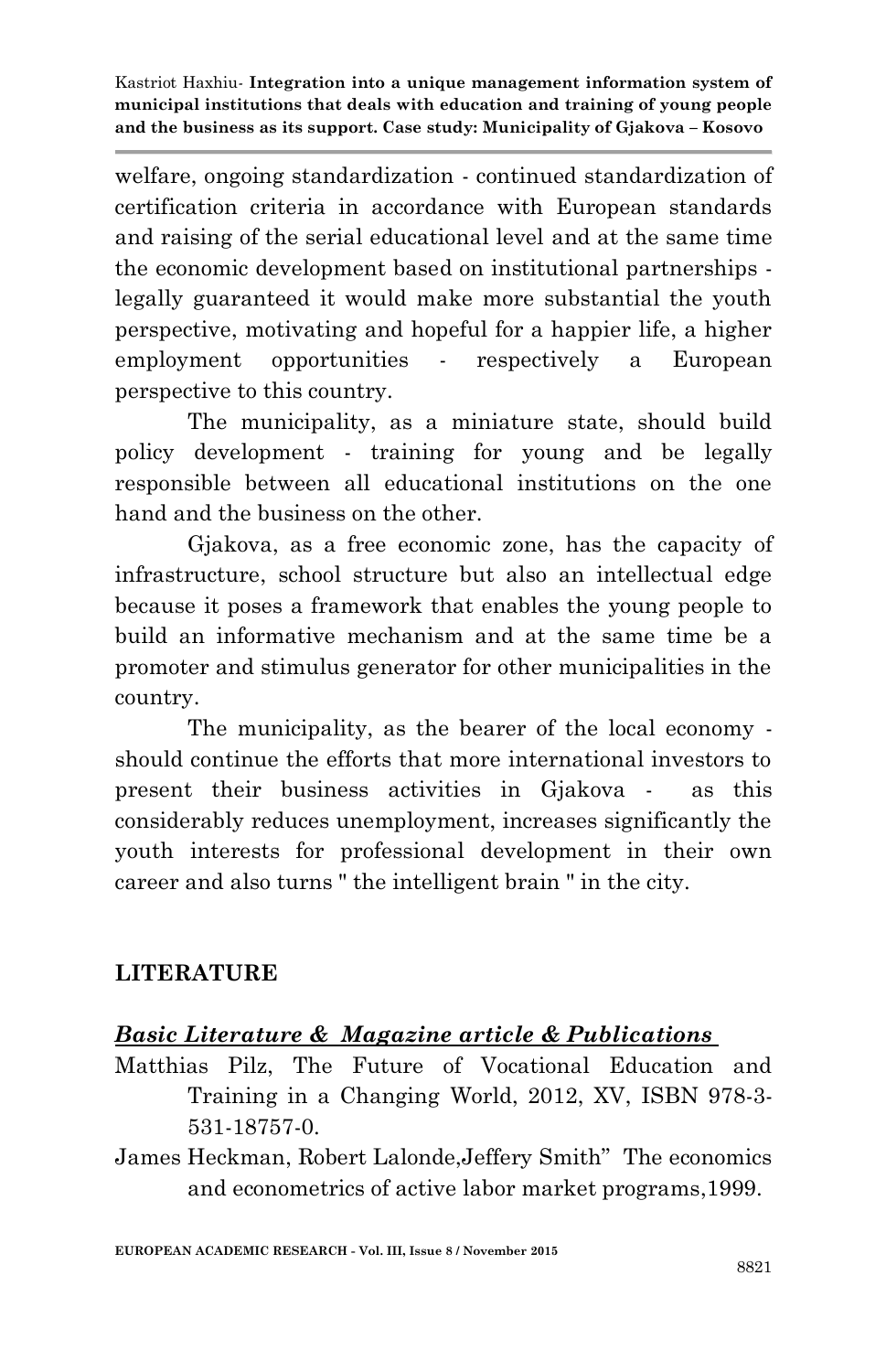Statistical Yearbook of the Republic of Kosovo – 2015

Benefits of vocational education and training in Europe for people,organisations and countries, Luxembourg: Publications Office of the European Union, 2013, ISBN 978-92-896-1171-8

Albania\_Plani kombëtar i veprimit për rininë 2007-2013

- Germany VET in Europe Country report 2012, Hensen, Kristina Alice and Hippach-Schneider, Ute, Cedefop 2012
- Strategji e Aftësimit Profesional 2012-2014 Rritja e cilësisë në Arsimin Profesional të Ministrisë së Punës dhe Mirëqenjes Sociale, MLSW – Mars 2012, Prishtinë.
- Strategjia Kombëtare Për Punësim Dhe Aftësi 2014-2020, Ministria e Mirëqenjes Sociale dhe Rinisë, 2010,Tiranë.
- Zbatimi i programeve të Arsimit dhe Formimit Profesional Post-Sekondar në Shqipëri, Projekti ILO-EU IPA 2010 mbi Zhvillimin e Burimeve Njerëzore, Mars 2013.
- Raporti i referencimit të KKK-së së Kosovës me KEK-në mbi Arsimin e Përgjithshëm, AAP-në dhe Arsimin e lartë, Prishtinë, Shtator, 2014.
- Ecim tutje Arsimimi për zhvillim ekonomik, Prishtinë, Shtator 2013.
- Labor and Employment, report performance, Ministry of Labor and Social Welfare, April 2013, Pristina
- Rosemary A. Thompson, Professional School Counselling, Best practise for working in the schools, Third Edition, Taylor & Francis Group, New York, 2012.
- Strengthening of vocational training in Kosovo, Lux-Develpment, Pristina

### *Electronic literature*

<https://en.wikipedia.org/wiki/Gjakova> [www.mpms.rks-gov.net](http://www.mpms.rks-gov.net/) <http://www.bonevet.org/about-us/>